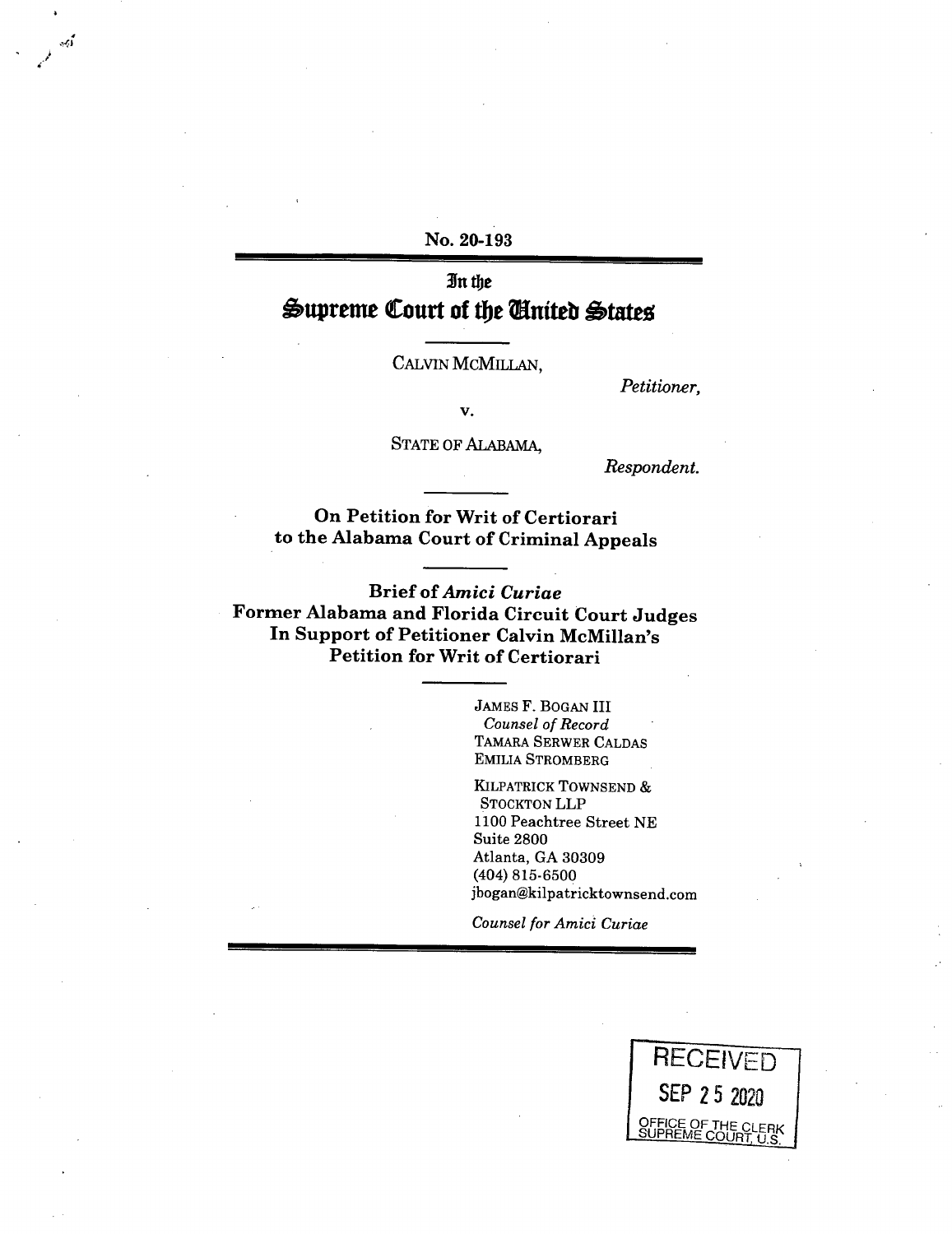# **TABLE OF CONTENTS**

| <b>IDENTITY AND INTEREST OF AMICI</b> |                                                                                                                        |
|---------------------------------------|------------------------------------------------------------------------------------------------------------------------|
|                                       |                                                                                                                        |
|                                       |                                                                                                                        |
| ARGUMENT AND CITATION OF              |                                                                                                                        |
| L.<br>Reliably Supplant the           | A Single, Elected Judge Cannot<br>Deliberative Moral Judgment of                                                       |
| П.                                    | Judicial Override Presented<br>Judges with the Impossible<br>Task of Weighing a Jury's<br>Advisory Sentencing Verdict8 |
| III. L                                | Judicial Override Constitutes a<br>Misguided Attempt to Comply                                                         |
|                                       |                                                                                                                        |

 $\mathbf{i}$ 

 $\overline{a}$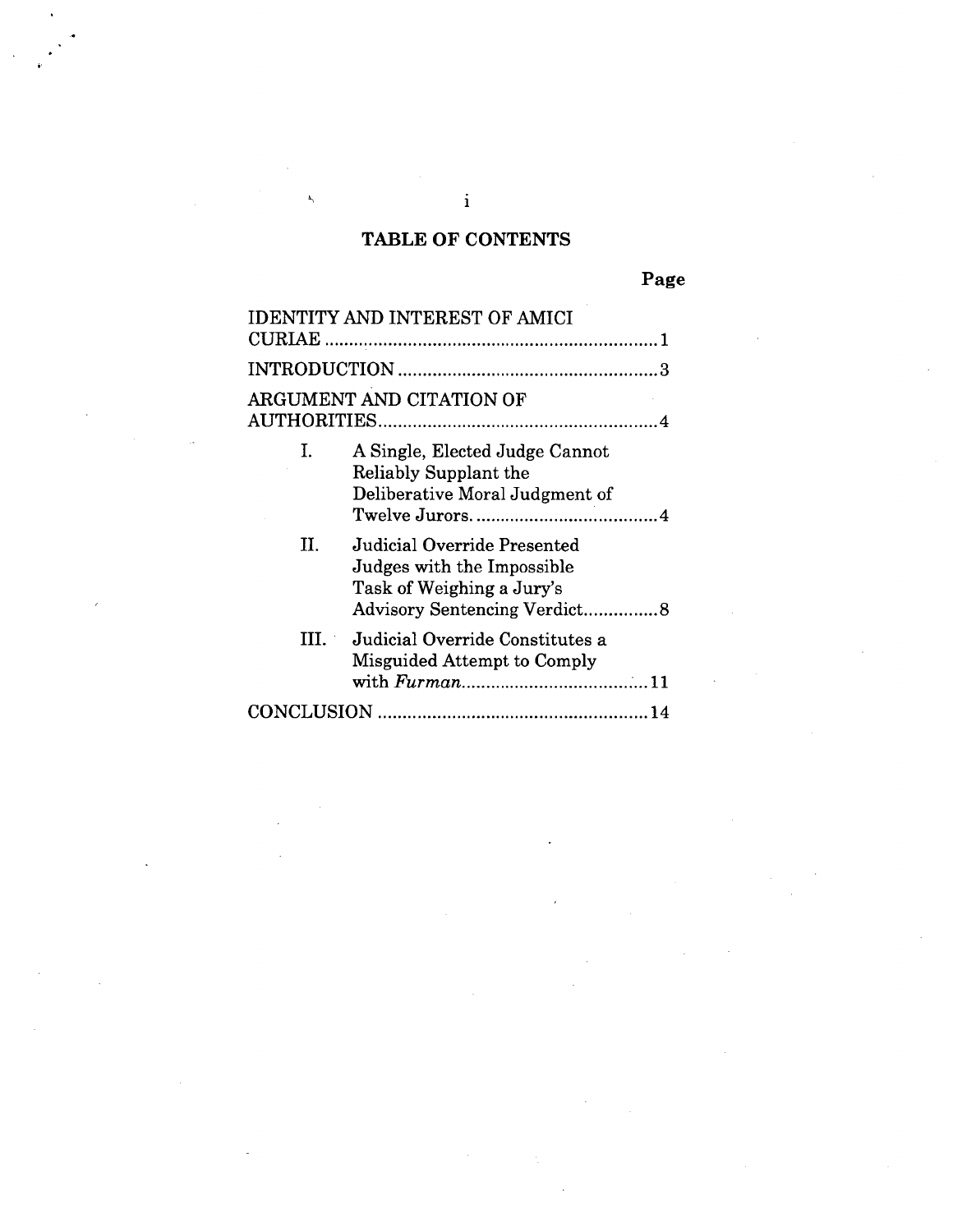# **TABLE OF AUTHORITIES**

| <b>FEDERAL CASES</b>     |
|--------------------------|
| Alabama v. Bracewell,    |
| Atkins v. Virginia,      |
| Beck v. Alabama,         |
| Caldwell v. Mississippi, |
| California v. Brown,     |
| Duncan v. Louisiana,     |
| Ex parte Bracewell,      |
| Ex parte Hays,           |
| Franklin v. Lynaugh,     |
| Furman v. Georgia,       |
| Gregg v. Georgia,        |
| Harris v. Alabama,       |
| Lockett v. Ohio,         |

 $\ddot{\mathbf{i}}$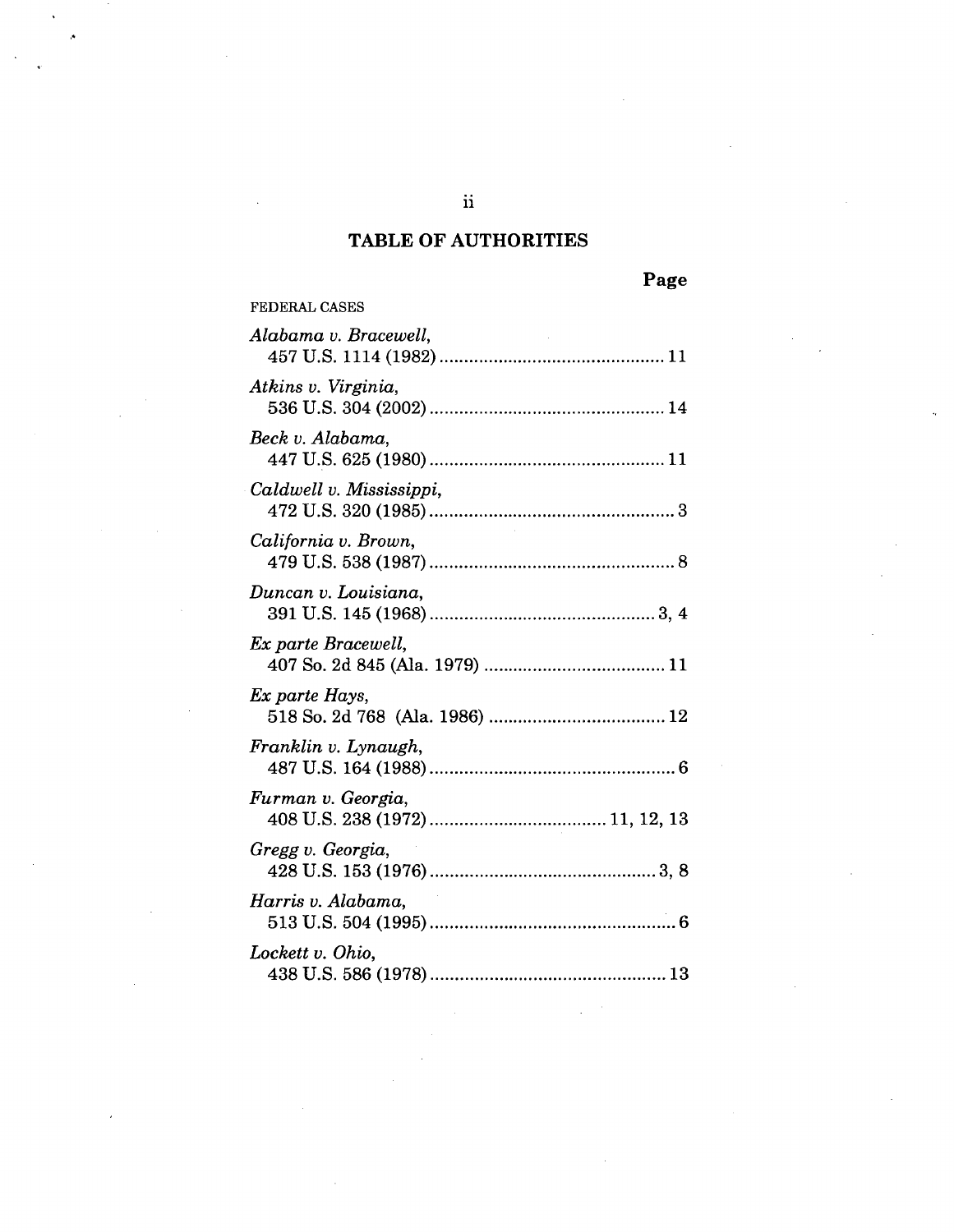| Lockhart v. McCree,        |
|----------------------------|
| Lowenfield v. Phelps,      |
| Panetti v. Quarterman,     |
| Payne v. Tennessee,        |
| Penry v. Lynaugh,          |
| Powers v. Ohio,            |
| Proffitt v. Florida,       |
| Ring v. Arizona,           |
| Spaziano v. Harris,        |
| Taylor v. Louisiana,       |
| Tennard v. Dretke,         |
| Witherspoon v. Illinois,   |
| Woodson v. North Carolina, |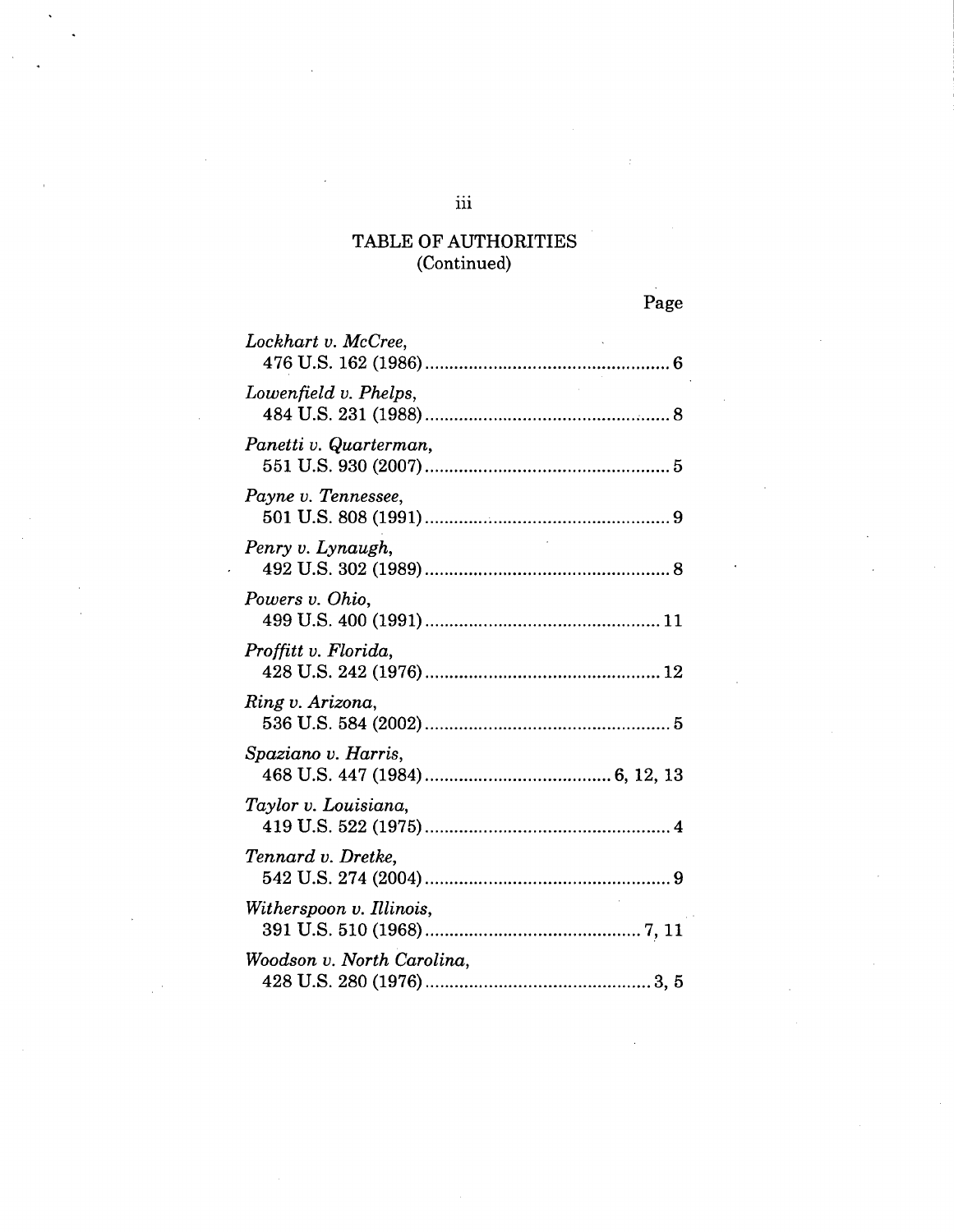Page

| Woodward v. Alabama,                                            |
|-----------------------------------------------------------------|
|                                                                 |
| <b>STATE CASES</b>                                              |
| Aguirre-Jarquin v. State,                                       |
| Beck v. State,                                                  |
| Bush v. State,                                                  |
| Doster v. State,                                                |
| Harris v. State,<br>947 So. 2d 1079 (Ala. Crim. App. 2004)  7   |
| Hooks v. State,                                                 |
| Jackson v. State,<br>836 So. 2d 915 (Ala. Crim. App. 1999) 7    |
| Lockhart v. State,<br>163 So. 3d 1088 (Ala. Crim. App. 2013)  7 |
| Shanklin v. State,                                              |
| State v. Moore,<br>969 So. 2d 169 (Ala. Crim. App. 2006)  3, 10 |

iv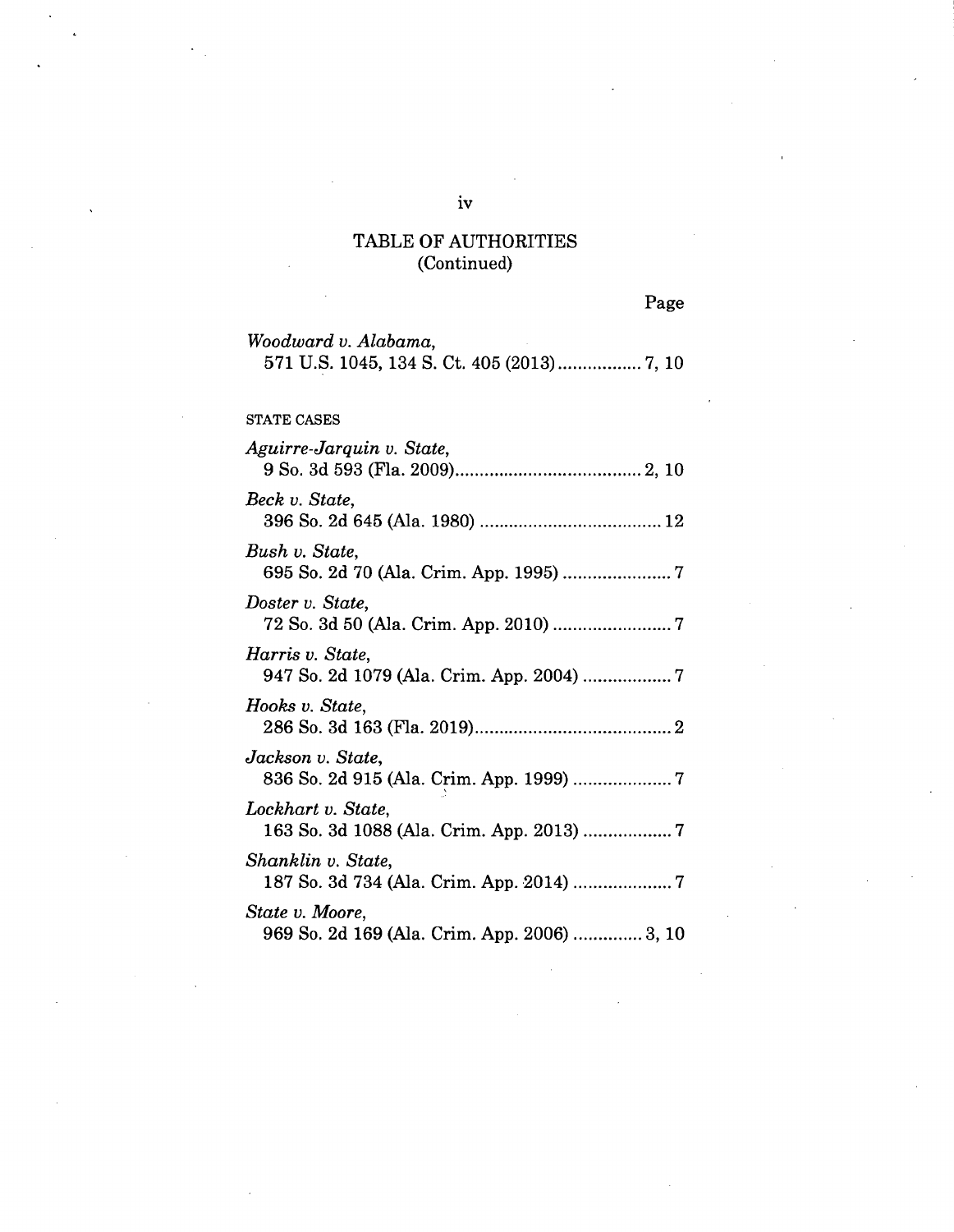| State v. Moore,<br>No. CC-00-1260, 02-646 (Ala. Morgan Cty. |
|-------------------------------------------------------------|
| State v. Spaziano,                                          |
| <b>STATE STATUTES</b>                                       |
|                                                             |
| RULES & REGULATIONS                                         |
|                                                             |
| OTHER AUTHORITIES                                           |
| Brian Lyman,                                                |
| Senate Votes to End Judicial Override in                    |
| Capital Cases, Montgomery Advertiser, (Feb.                 |
| 23, 2017),                                                  |
| https://www.montgomeryadvertiser.com/stor                   |

y/news/politics/southunionstreet/2017/02/23/ senate-votes-end-judicial-override-capital-

*Aggravation and Mitigation in Capital Cases: What Do Jurors Think?,* 98 Colum. L.

Stephen P. Garvey,

cases/98302650/ 8

Rev. 1538 (1998) 6

V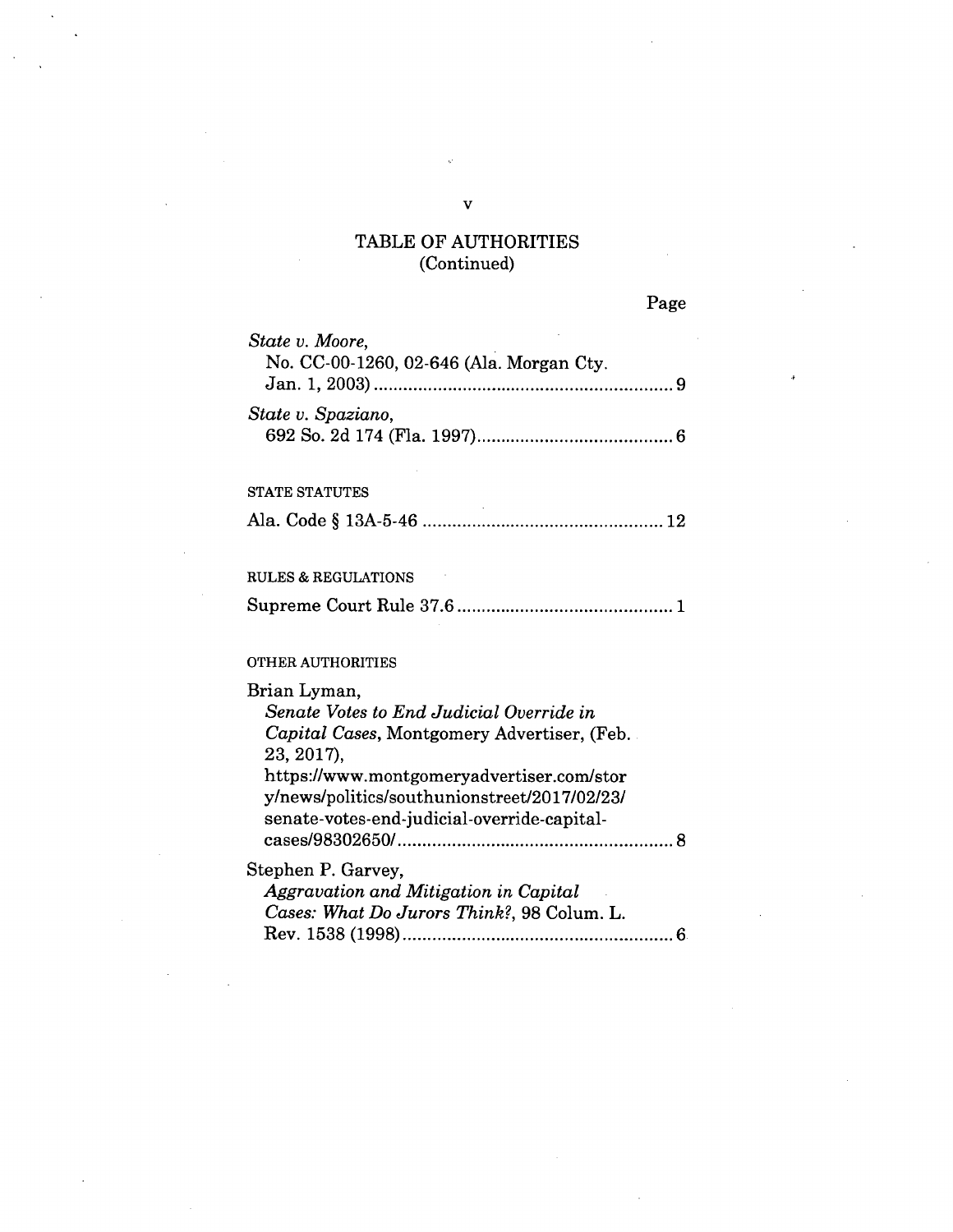Page

Susan D. Rozelle,

*The Principled Executioner: Capital Juries' Bias and the Benefits of True Bifurcation,* 38 Ariz. St. L.J. 769 (2006) 6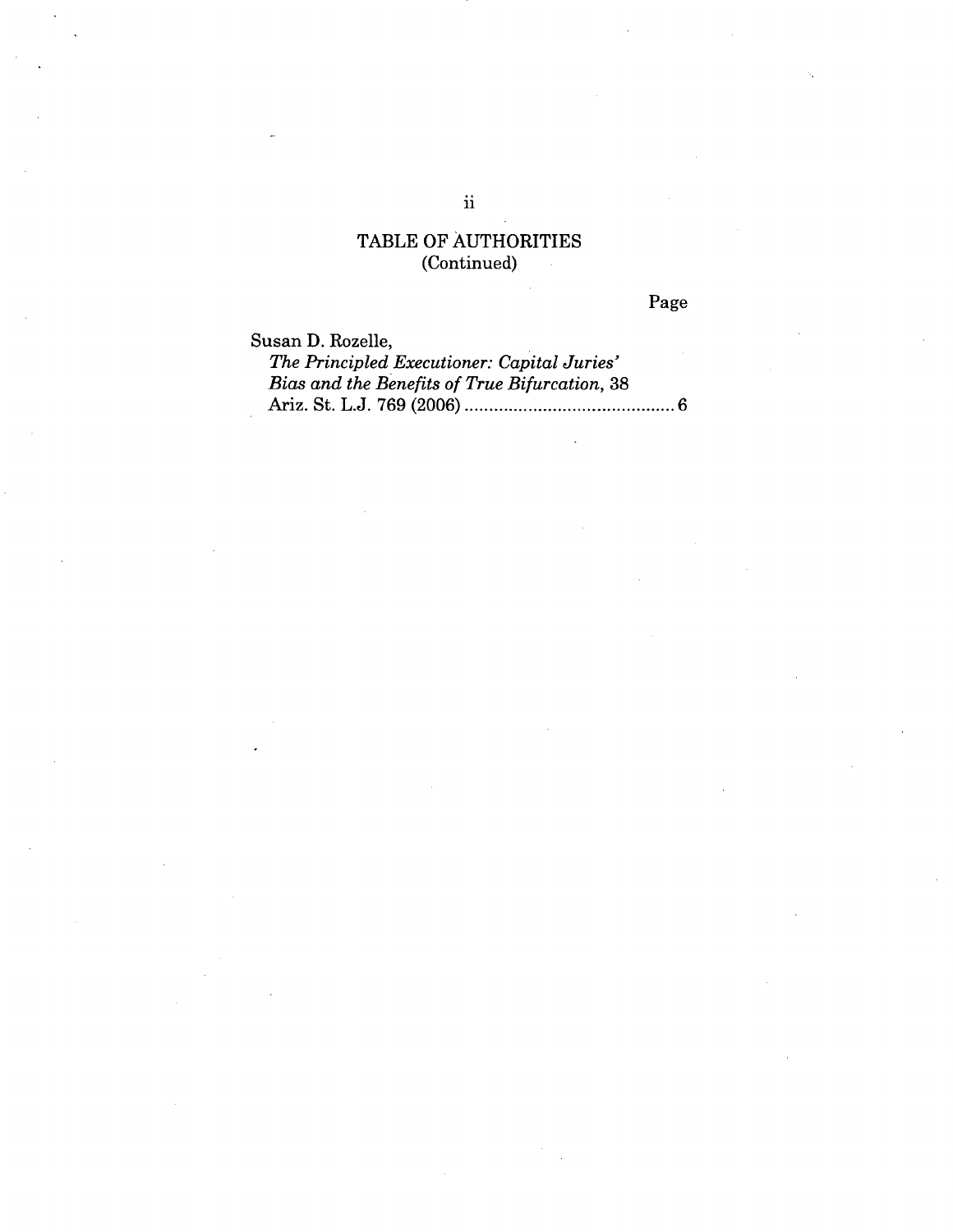#### **IDENTITY AND INTEREST OF** *AMICI CURIAE1*

*Amici* are former Alabama and Florida circuit court judges who presided over capital trials and had firsthand experience weighing juries' advisory sentencing verdicts. *Amici* contend that by giving trial judges, rather than juries, the independent power to issue a death sentence, judicial override improperly substituted the judge as the arbiter of a community's values—a role traditionally reserved for the jury. Moreover, *Amici* experienced that under the judicial override system, judges had no meaningful guidance on how to weigh a jury's advisory life-or-death verdict. *Amici* contend that judicial override undermined the reliability of death sentences and therefore support Petitioner's position that persons sentenced to death by judicial override ought not to be executed.

The individual *Amici* are:

**Judge Thomas H. Bateman, III,** served on the Circuit Court for Florida's Second Judicial Circuit Court from 2001 through 2009, and as Leon County Court Judge from 1990 through 2001. While a jurist, he served as Associate Dean of the Florida College of Advanced Judicial Studies and a contributing faculty member to the AJS course entitled Handling Capital Cases, under the Chairmanship of Amicus Judge **O.H.**  Eaton, Jr. Judge Bateman has served as a member of the Supreme Court of Florida's Criminal Court Steering Committee and twice served as Chair of The

<sup>&</sup>lt;sup>1</sup> In accordance with Rule 37.6, *Amici Curiae* affirms that no counsel for any party authored this brief in whole or in part, and no counsel or party made a monetary contribution intended to fund the preparation or submission of this brief. No person other than *Amicus Curiae* or its counsel made a monetary contribution to its preparation or submission. Both Petitioner and Respondent consented to the filing of this brief and received timely notice.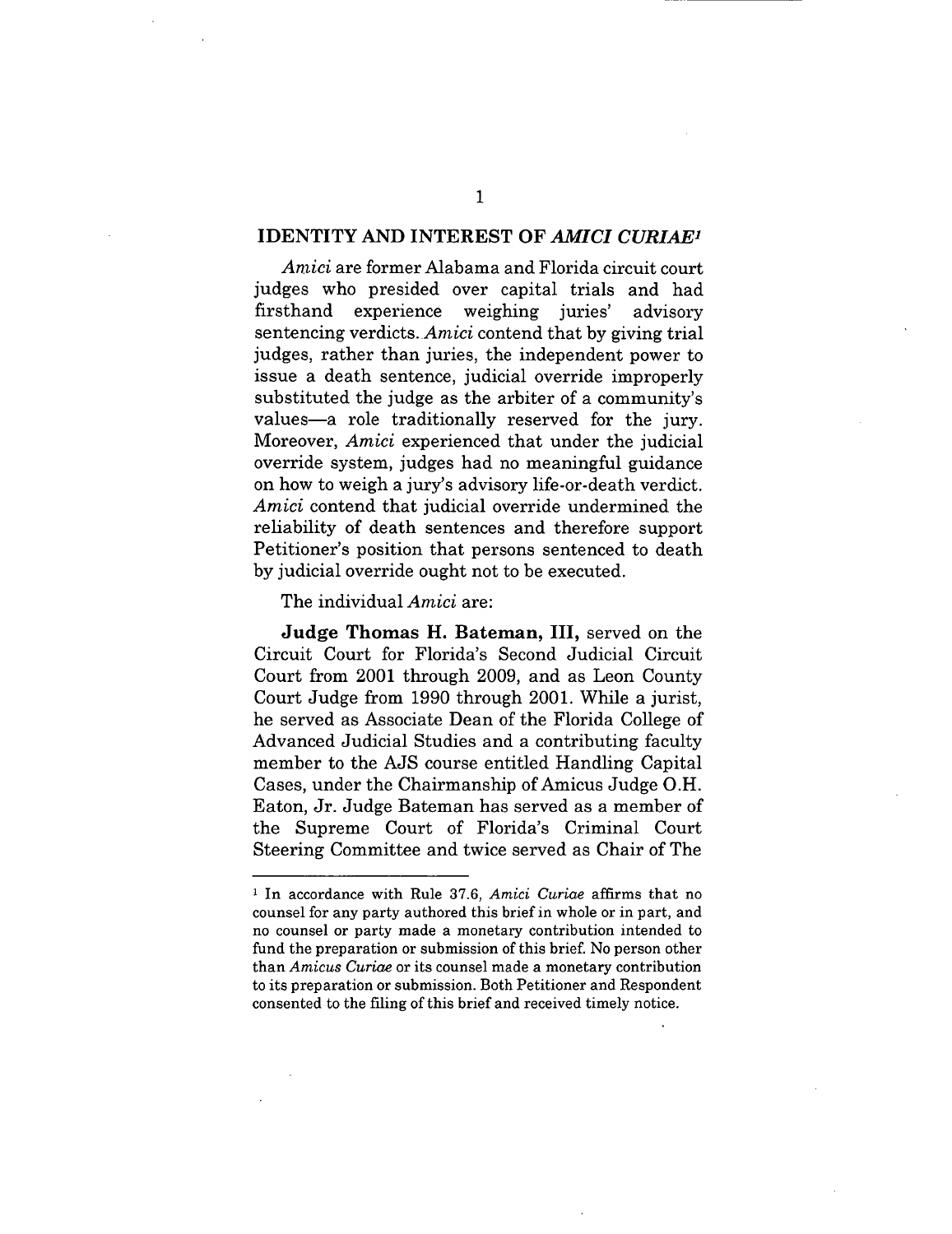Florida Bar's Criminal Procedure Rules Committee. Before becoming a Judge, he served as an Assistant Attorney General for the State of Florida, an Assistant Public Defender for Orange County, Florida, and a Deputy Sheriff for the Broward County Sheriffs Office.

**Judge O.H. Eaton, Jr.,** served on the Circuit Court for Florida's Eighteenth Judicial Circuit Court from 1986 through 2010, including as Chief Judge. He was a member of the Florida Sentencing Commission from 1991 until 1998, and served as Chair of the Criminal Justice Section of the Florida Conference of Circuit Judges from 1994 through 1996. He was selected to be a member of the American Bar Association's Florida Capital Punishment Assessment Committee (2004-2005), and was the Chair of the Supreme Court of Florida's Criminal Court Steering Committee from its inception in 2002 until 2010. He teaches the Handling Capital Cases course at the Florida College of Advanced Judicial Studies and at the National Judicial College, University of Nevada, Reno. A concurring opinion by a Florida Supreme Court Justice discussing the problems attendant to Florida's then-applicable capital sentencing procedures quoted at length a capital sentencing order by Judge Eaton addressing these very issues. *Aguirre-Jarquin v. State,* 9 So. 3d 593, 611-12 (Fla. 2009) (Pariente, J., specially concurring), *receded from on other grounds by Hooks v. State,* 286 So. 3d 163 (Fla. 2019).

**Judge Glenn E. Thompson** served on the Circuit Court for Alabama's Eighth Judicial Circuit Court from 1995 through 2019. He overrode a jury's life recommendation and imposed a death sentence in one case, but later reversed the conviction because of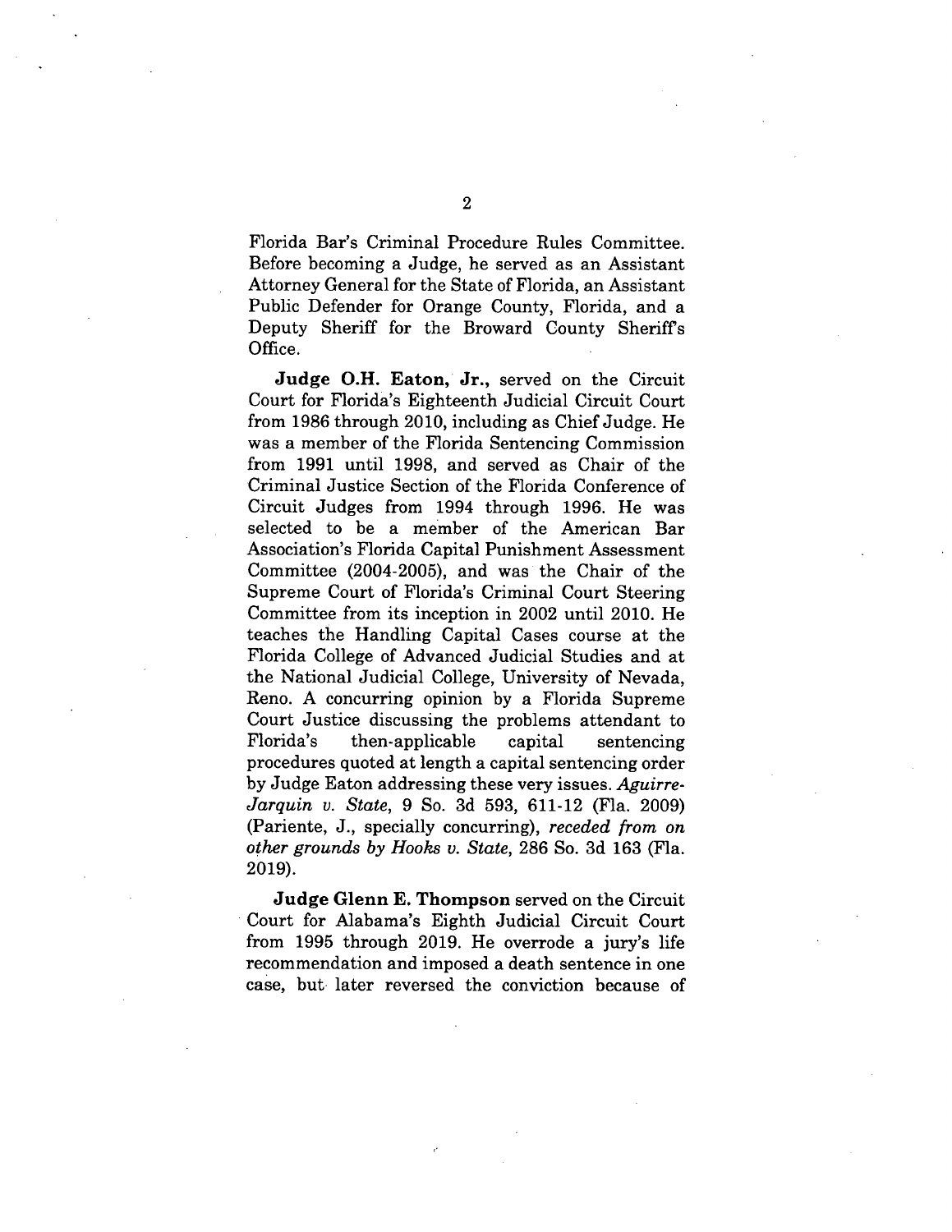prosecutorial misconduct. *See State v. Moore,* 969 So. 2d 169, 170 (Ala. Crim. App. 2006).

#### **INTRODUCTION**

This Court has held time and again that to withstand Eighth Amendment scrutiny, capital sentencing requires heightened reliability, which in turn requires heightened procedural safeguards. *See, e.g., Caldwell v. Mississippi,* 472 U.S. 320, 323 (1985); *Woodson v. North Carolina,* 428 U.S. 280, 305 (1976); *Gregg v. Georgia,* 428 U.S. 153, 188-89 (1976) (joint opinion of Stewart, Powell, and Stevens, JJ.). And this Court has emphasized the importance of juries in safeguarding citizens against arbitrary government action that leads to the unjust deprivation of liberty. *See Duncan v. Louisiana,* 391 U.S. 145, 155-56 (1968).

As trial judges, *Amici* conveyed to jurors the importance of their service. *Amici* regularly observed jurors taking this admonition to heart and performing their duties cautiously and devotedly. This was particularly true of those jurors who were called to serve in capital cases.

*Amici* believe that judicial override diminished the role of the jury in a misguided effort to follow this Court's precedent. As a result, *Amici* contend that the fruits of this flawed procedure are tainted, calling into question the legitimacy of any capital sentence imposed by judicial override, for at least three reasons.

*First,* judicial override reduced the jury's role as the proper reflection of community values, because a single, elected judge cannot reliably supplant the deliberative moral judgment of twelve lay jurors.

*Second,* judicial override tasked judges to decide whether to accept a jury's advisory life-or-death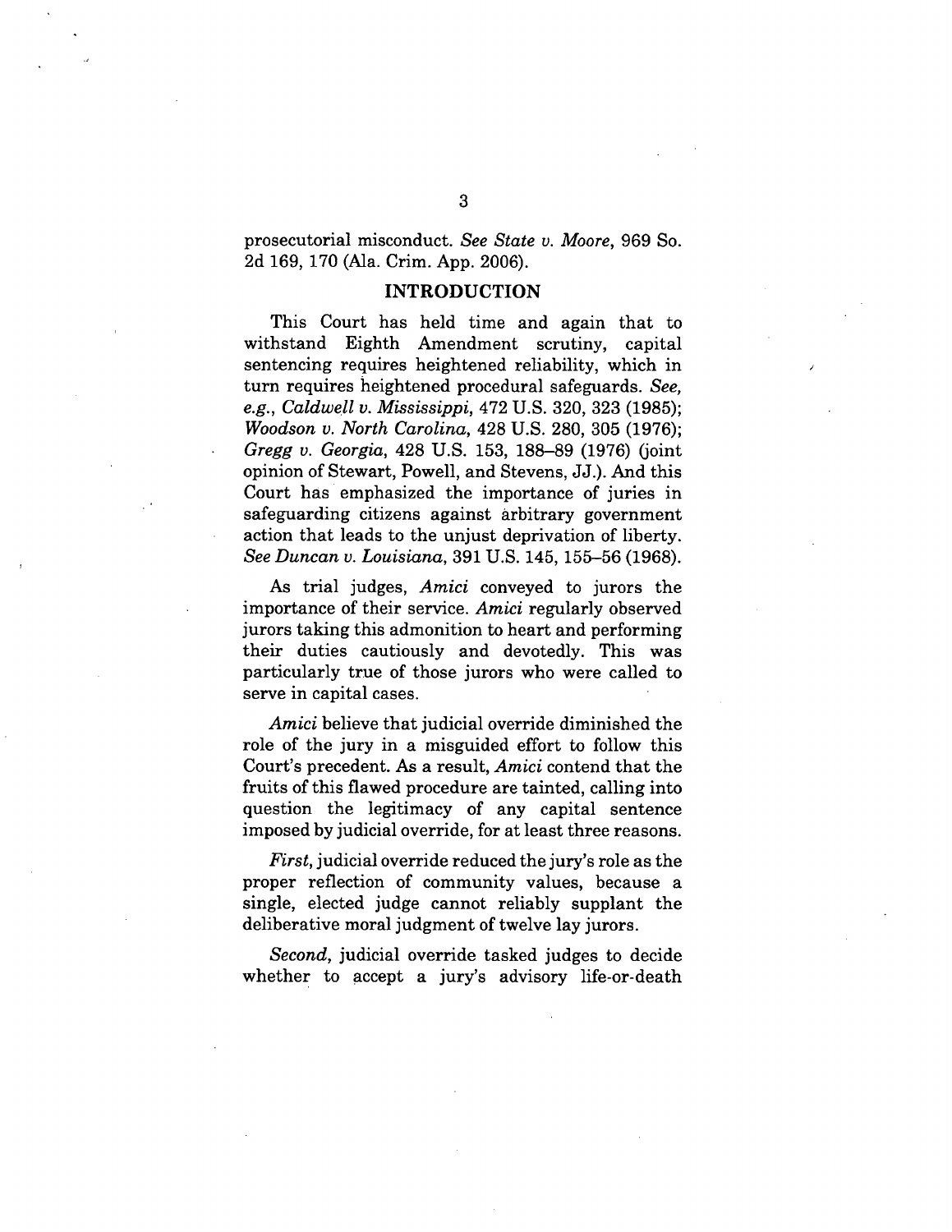verdict without any meaningful guidance on how to weigh that verdict.

*Third,* the now-abandoned practice of judicial override reflects a misguided attempt to comply with this Court's *Furman* decision.

A nationwide consensus has now formed that judicial override constitutes an unreliable and improper way to sentence capital defendants. All states have abandoned this sentencing practice. *Amici*  contend that executing defendants who were sentenced to death by judicial override does not comport with this country's evolving standards of decency and would allow the consequences of an unreliable system to continue despite its unanimous rejection by every state.

### **ARGUMENT AND CITATION OF AUTHORITIES**

### **I. A Single, Elected Judge Cannot Reliably Supplant the Deliberative Moral Judgment of Twelve Jurors.**

"The purpose of a jury is to guard against the exercise of arbitrary power—to make available the commonsense judgment of the community as a hedge against the overzealous or mistaken prosecutor and in preference to the professional or perhaps overconditioned . . . response of a judge." *Taylor v. Louisiana,* 419 U.S. 522, 530 (1975) (citing *Duncan,*  391 U.S. at 155). "Community participation in the administration of the criminal law, moreover, is not only consistent with our democratic heritage but is also critical to public confidence in the fairness of the criminal justice system." *Id.* at 530.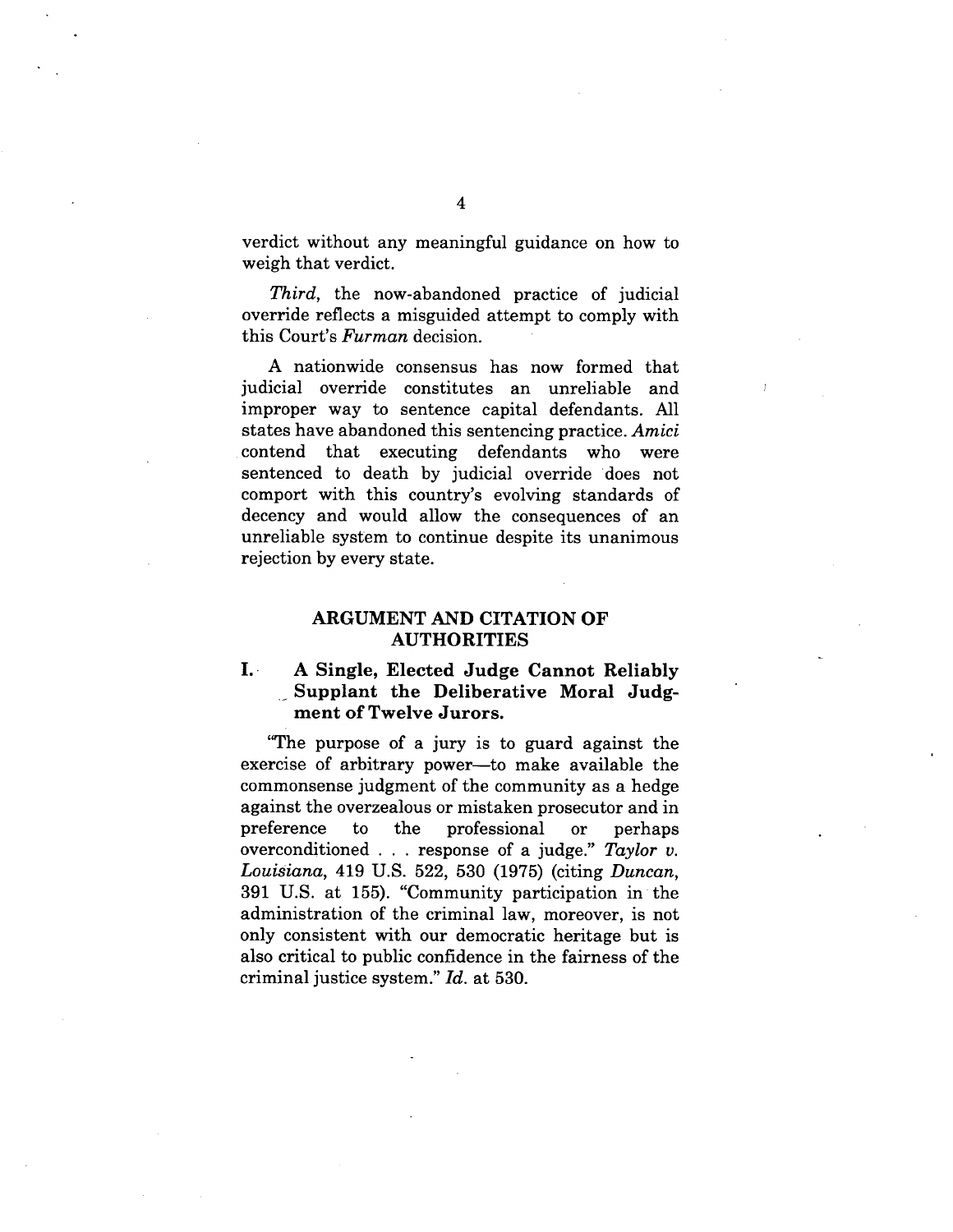In recognition of those principles, the four states that previously employed judicial override have all abandoned that practice, recognizing that judicial override was less reliable than simply treating the jury's recommendation as final. Because depriving a person of his or her life constitutes a decision of unique judgment and severity, *Amici* agree that sentencing in capital trials is best done by twelve representatives of the "community as .a whole," *Panetti v. Quarterman,*  551 U.S. 930, 958 (2007), as they "are more likely to express the 'conscience of the community"' than are judges, *Ring v. Arizona,* 536 U.S. 584, 615-16 (2002) (Breyer, J., concurring in judgment) (citation omitted). As Justice Breyer explained in *Ring,* jurors "possess an important comparative advantage over judges. . . . [because] they are more likely to 'express the conscience of the community' on the ultimate question of life or death."' 536 U.S. at 615-16 (Breyer, J., concurring in judgment) (citation omitted).

Each elected judge brings to the bench his or her own experience and perspective. While jurors also have their own experiences and perspectives, *Amici*  believe a sentence of death emanating from the considered judgment of twelve lay jurors engaging in the deliberative process more reliably represents the community's moral values and conscience than one imposed by a single judge. Indeed, the decision whether to impose a sentence of death, which critically depends on weighing fact-based aggravating factors against "compassionate or mitigating factors stemming from the diverse frailties of humankind," *Woodson,* 428 U.S. at 304-05, is so distinctly dependent upon contemporary community moral values that it should be made by the community's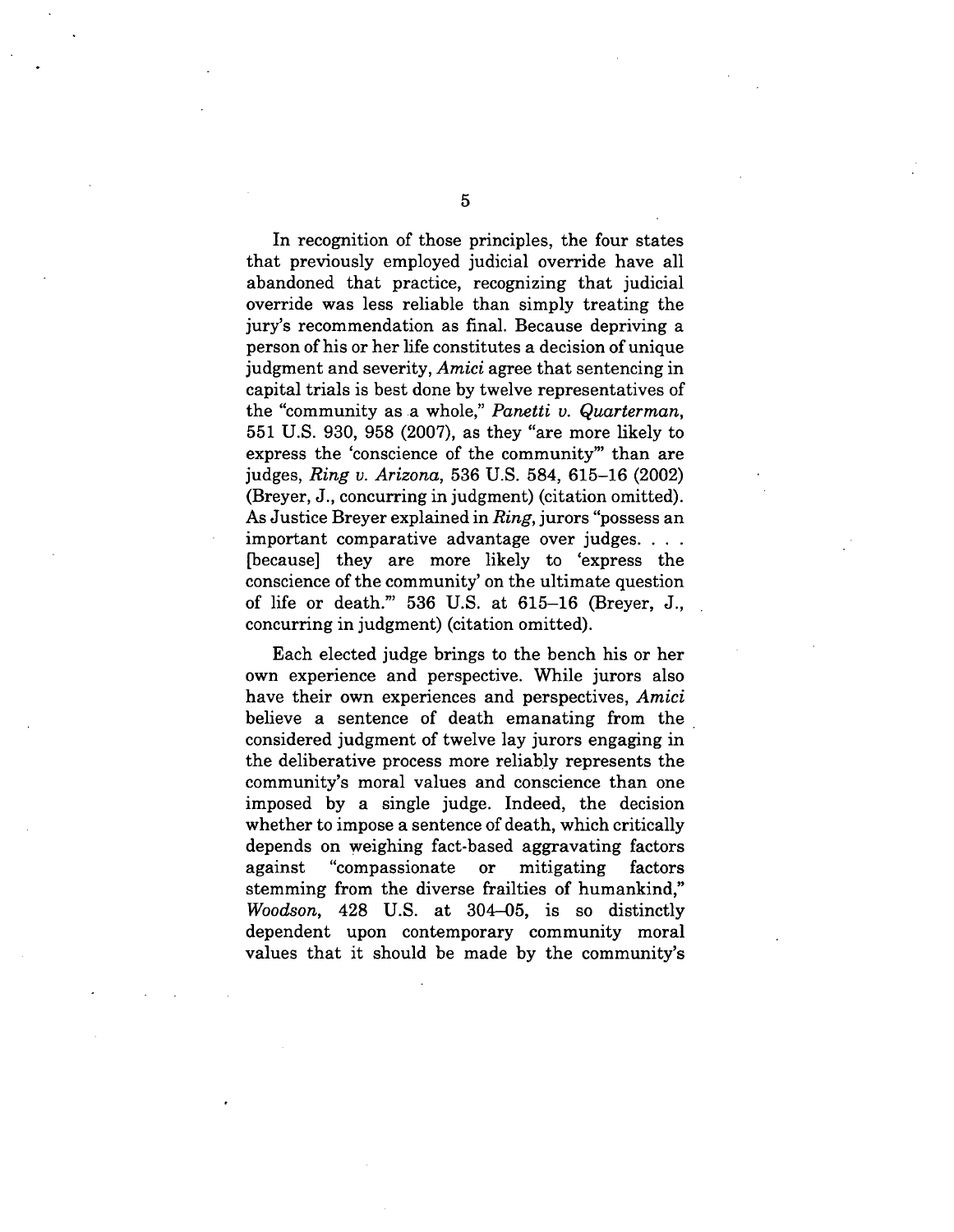representatives—jurors—in order to ensure the reliability that the Eighth Amendment demands.

Death sentences imposed by judicial override also risked being less reliable than those imposed by juries. Even where jurors determined the prosecution has shown the defendant's guilt beyond a reasonable doubt, they still may have harbored "residual doubt," meaning "a state of mind that exists somewhere between 'beyond a reasonable doubt' and 'absolute certainty."' *Franklin v. Lynaugh,* 487 U.S. 164, 188 (1988) (O'Connor, J., concurring). Data compiled by the Capital Jury Project, including surveys of thousands of capital jurors, indicates residual doubt constituted the most significant reason jurors voted for life sentences.<sup>2</sup> Judicial override eliminated the ability of jurors to spare the life of a defendant as to whom they harbored residual doubt regarding guilt. *See also Lockhart v. McCree,* 476 U.S. 162, 181 (1986) (quoting from dissenting opinion below that observed "residual doubt has been recognized as an extremely effective argument for defendants in capital cases" (citation omitted)).3

<sup>2</sup>*See* Stephen P. Garvey, *Aggravation and Mitigation in Capital Cases: What Do Jurors Think?,* 98 Colum. L. Rev. 1538, 1562 (1998); *see also* Susan **D.** Rozelle, *The Principled Executioner: Capital Juries' Bias and the Benefits of True Bifurcation,* 38 Ariz. St. L.J. 769, 775 (2006) (describing residual doubt as the "most potent mitigator in capital cases").

<sup>&</sup>lt;sup>3</sup> The death sentences in both cases where the Court upheld judicial override *(Spaziano v. Harris,* 468 U.S. 447 (1984), and *Harris v. Alabama,* 513 U.S. 504 (1995)) ultimately were reversed because of unreliable proceedings. In *Spaziano,* the main trial witness recanted, which prompted *Amicus* Judge Eaton to vacate Spaziano's conviction. *State v. Spaziano,* 692 So. 2d 174 (Fla. 1997). In *Harris,* Alabama courts later found the defendant's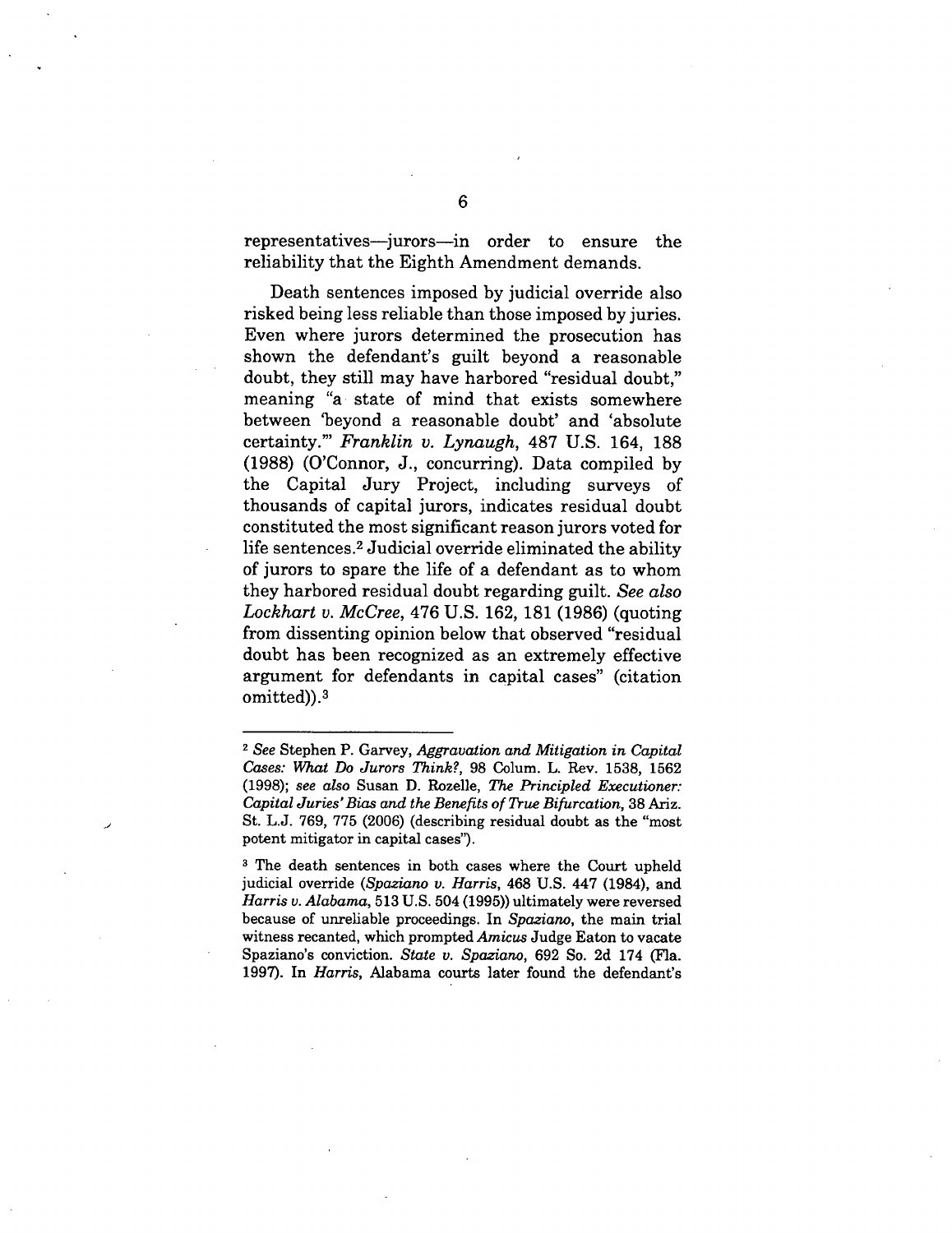Because the decision whether to impose a death sentence goes far beyond a strict legal inquiry, a single elected trial judge cannot reliably supplant the deliberative moral judgment of twelve jurors representing the "conscience of the community." *Witherspoon v. Illinois,* 391 U.S. 510, 519 (1968). As noted by Justice Sotomayor in her dissent from the denial of certiorari in an Alabama judicial override case, empirical evidence suggests some judges "appear to have succumbed to electoral pressures" when judicially overriding the jury's recommended life sentence. *Woodward v. Alabama,* 571 U.S. 1045, 134 S. Ct. 405, 408-09 (2013) (Sotomayor, J., dissenting from denial of certiorari).4Indeed, some judges told

7

lawyer to have been ineffective for failing to present mitigation evidence. The Court of Criminal Appeals found that had counsel presented mitigating evidence, "it is probable that additional jurors would have voted for life imprisonment without parole and that [the sentencing judge] would not have overridden the jury's recommendation of life imprisonment without the possibility of parole." *Harris v. State,* 947 So. 2d 1079, 1131 (Ala. Crim. App. 2004).

**<sup>4</sup>**At the time of *Woodward,* Alabama judges had imposed the death penalty in 95 cases after a jury verdict of life imprisonment, while only overriding a jury vote to impose the death penalty nine times. 134 S. Ct. at 405 n.1. By the time Alabama abolished judicial override, Alabama judges made nearly ten times as many life-to-death overrides as death-to-life overrides. *See* C. 431-33. These statistics undermine the claimed value of judicial override in reducing arbitrariness, as does the frequency with which Alabama judges had overridden unanimous jury votes for life sentences. *See Woodward,* 134 S. Ct. at 409 & *n.7; Bush u. State,*  695 So. 2d 70, 81 (Ala. Crim. App. 1995); *Jackson v. State,* 836 SO. 2d 915, 964 (Ala. Crim. App. 1999); *Doster v. State,* 72 So. 3d 50, 62 (Ala. Crim. App. 2010); *Lockhart v. State,* 163 So. 3d 1088, 1097 (Ala. Crim. App. 2013); *Shanklin v. State,* 187 So. 3d 734, 745 (Ala. Crim. App. 2014).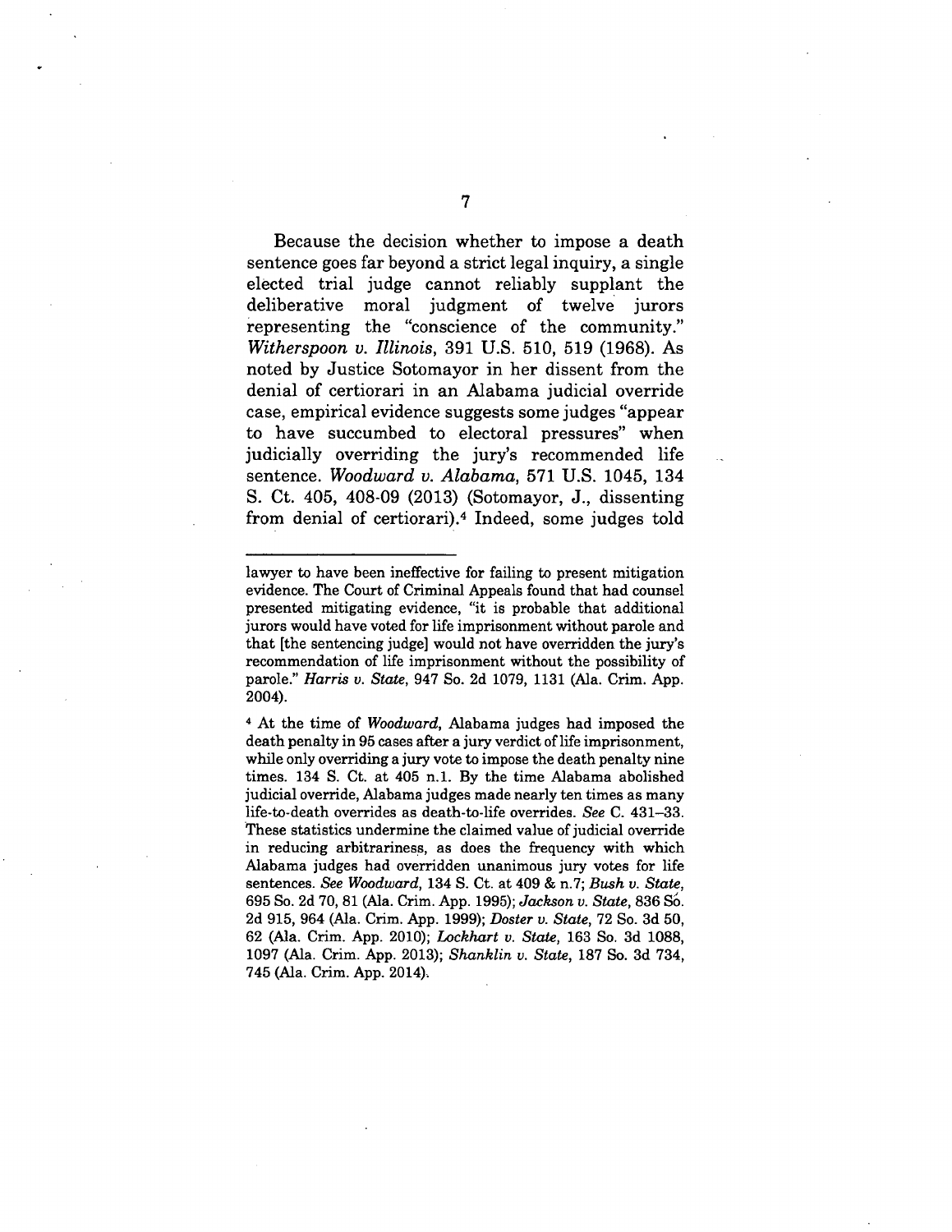Alabama legislators weighing the abolition of judicial override that electoral concerns fueled their decision to override life votes.5

Although' *Amici* endeavored to perform their responsibilities to the best of their ability, their considered view is that no single judge can reliably override and replace the collective conscience of the community with the heightened degree of reliability that the Eighth Amendment requires.

### **II. Judicial Override Presented Judges with the Impossible Task of Weighing a Jury's Advisory Sentencing Verdict.**

Capital sentencing requires weighing aggravating and mitigating circumstances. The former constitute largely fact-bound circumstances designed to narrow the class of death-eligible defendants, *Lowenfield v. Phelps,* 484 U.S. 231, 244 (1988), while the latter must take into account a vast array of evidence designed to ensure that the "sentence imposed . . . reflect[s] a reasoned moral response to the defendant's background, character, and crime." *Penry v. Lynaugh,*  492 U.S. 302, 319 (1989) (quoting *California v. Brown,*  479 U.S. 538, 545 (1987) (O'Connor, **J.,** concurring)). After the Court's decision in 1976 in *Gregg,* all American capital-sentencing procedures incorporated

<sup>6</sup>*See* Brian Lyman, *Senate Votes to End Judicial Override in Capital Cases,* Montgomery Advertiser, (Feb. 23, 2017), https://www.montgomeryadvertiser.com/story/news/politics/sout hunionstreet/2017/02/23/senate-votes-end-judicial-override-

capital-cases/98302650/ (Republican State Senator Dick Brewbaker: "I did not have a single judge, not one who talked to me formally or informally, tell me they need to keep judicial override. .. . They were very frank that people use it to pressure them in election years.").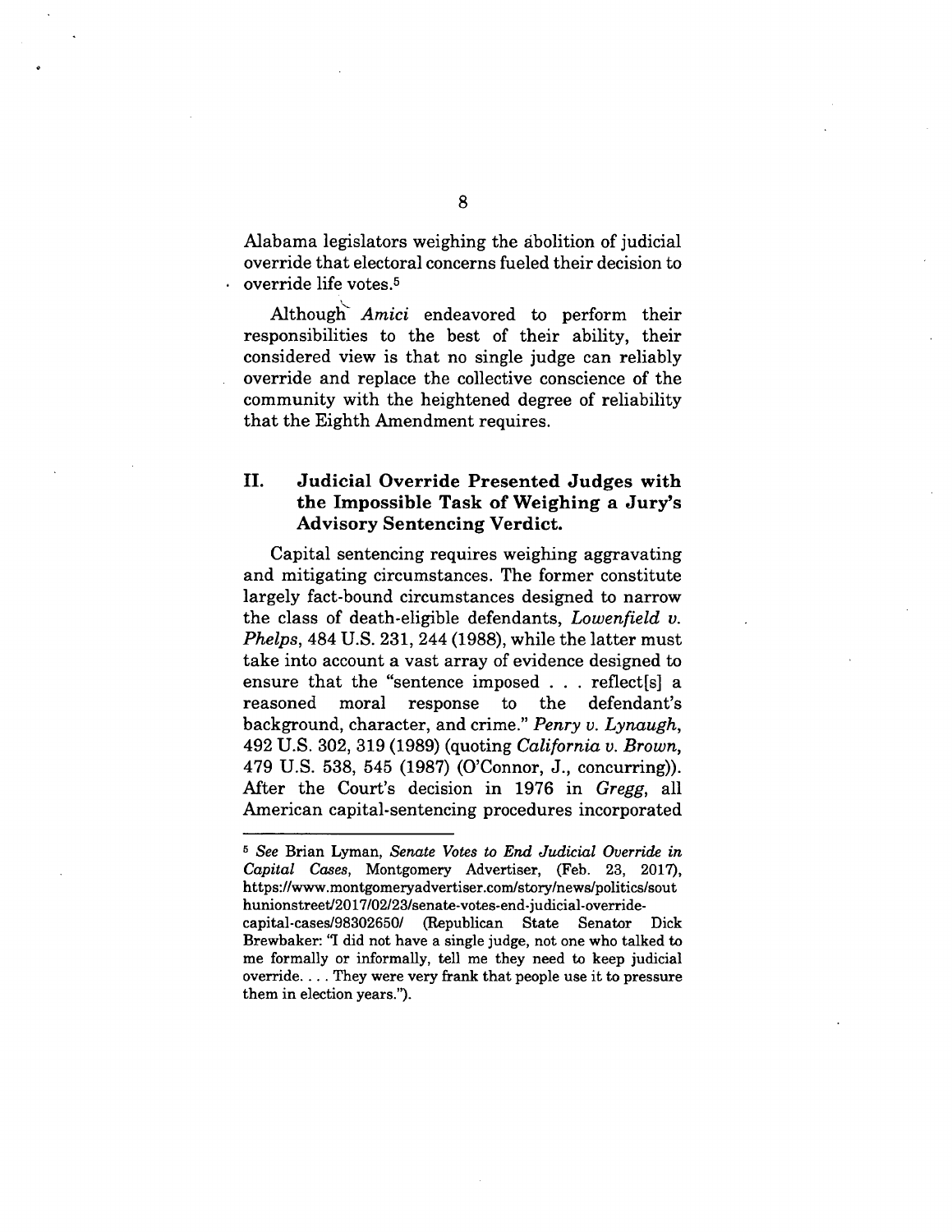the weighing of aggravating and mitigating circumstances. 428 U.S. 153. The consideration of mitigating circumstances must be wide-ranging and account for circumstances not reducible to sharpedged facts, but rather involving complex, value-laden judgments. *See, e.g., Tennard v. Dretke,* 542 U.S. 274, 284 (2004) (holding no factual nexus to crime needed for mitigating evidence to be relevant); *Payne v. Tennessee,* 501 U.S. 808, 822 (1991) (noting there are "virtually no limits" placed on relevant mitigating evidence).

*Amici* have experience weighing advisory jury verdicts in capital cases. Collectively, they have accepted the jury's life-or-death verdicts in some cases and overridden death verdicts in other cases. In their experience, the advisory jury verdict did not increase the reliability of the death sentence. Rather, because judicial override gave judges no meaningful guidance on how to weigh a jury's advisory verdict, it placed judges in an impossible position and risked haphazard outcomes in whether to impose a sentence of death.

In one case where *Amicus* Judge Thompson overrode a jury's life verdict and imposed a death sentence, the jury recommended a life sentence by a vote of 8-4. Although Alabama did not provide any standards for weighing the jury's advisory verdict, *Harris,* 513 U.S. at 504, Judge Thompson gave "significant weight" to the jury's verdict. *State v. Moore,* No. CC-00-1260, 02-646, Sentencing Order at 16 (Ala. Morgan Cty. Jan. 1, 2003). Ultimately, despite having misgivings about the strength of the prosecution's case, Judge Thompson rejected the jury's recommendation, stating: "[T]he Court cannot reconcile the jury's verdict of guilt with their recommendation of life without parole." *Id.* Soon after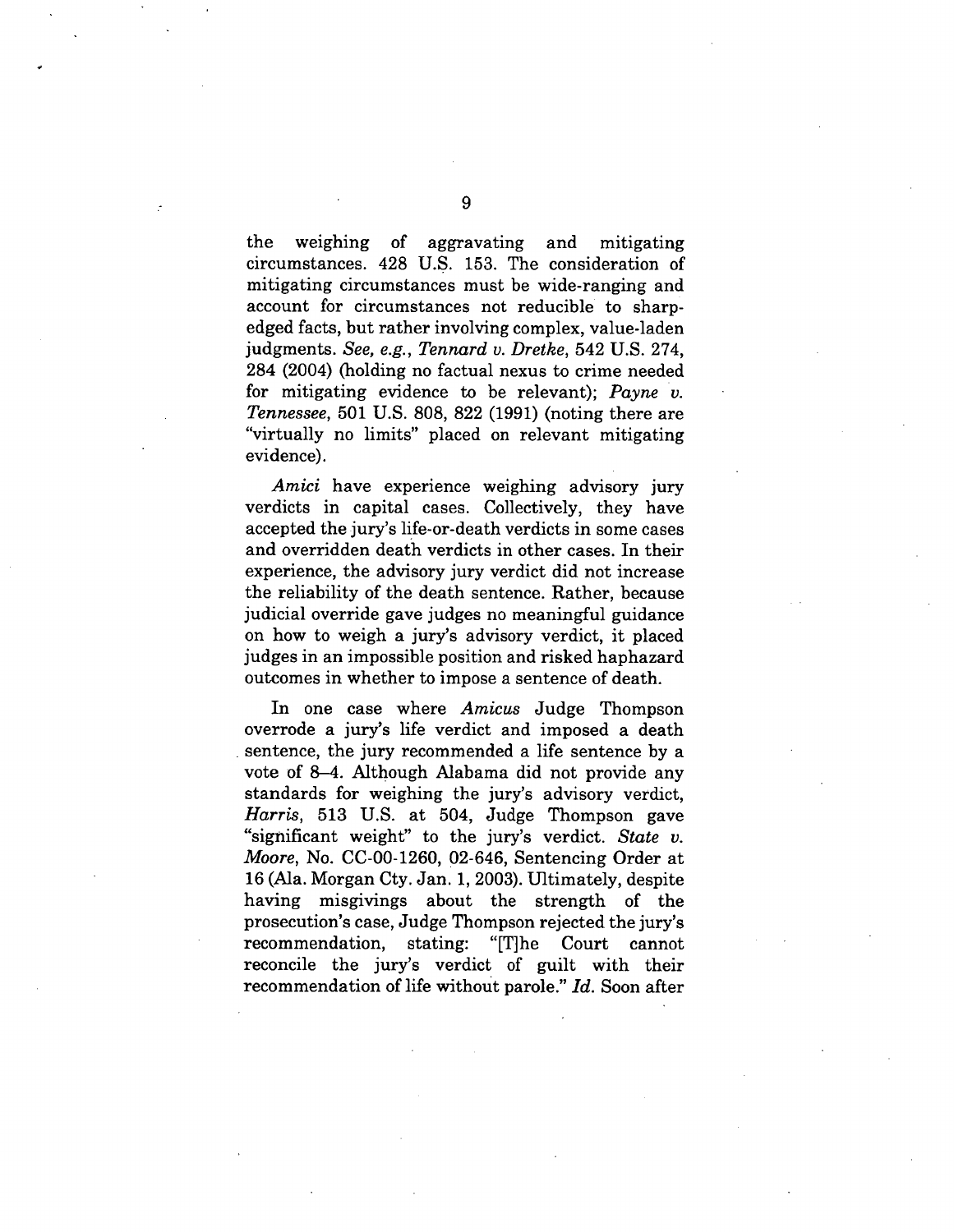the trial, it was discovered that the State had suppressed exculpatory evidence. As a result of the State's misconduct, Judge Thompson granted Moore a new trial and dismissed the indictment. *Moore,* 969 So. 2d at 170. Moore eventually stood trial again and was acquitted. Following *Moore,* Judge Thompson supported revising Alabama's law in a way that eliminated judicial override.

As *Amicus* Judge Eaton 'explained while an active judge, the guidance provided to judges on how to weigh advisory verdicts was essentially meaningless in practice. *Aguirre-Jarquin,* 9 So. 3d at 611-12 (Pariente, J., specially concurring) (quoting Judge Eaton's sentencing order imposing death sentence). The trial judge was to give the jury recommendation "great weight," yet that subjective term was not defined by either the statute or case law. *Id.* (citation omitted).

*Amicus* Judge Eaton pointed out another complicating factor: the jury in Florida made no findings of fact as to the existence of aggravating or mitigating circumstances, $6$  nor what weight should be given to them, when rendering its sentencing recommendation. *Id.* Accordingly, the jury verdict did not set forth which aggravating factors were found, or by what vote, nor how the jury weighed the various aggravating and mitigating circumstances. *Id.* Thus, judges charged with the discomforting duty to substitute their own moral judgment for the conscience of the community also had to wrestle with

<sup>&</sup>lt;sup>6</sup> In Alabama, juries had to find any aggravating circumstances beyond a reasonable doubt and would then weigh the aggravating evidence against any mitigating evidence presented by the defendant to render its advisory verdict. *See Woodward,* 134 S. Ct. at 406.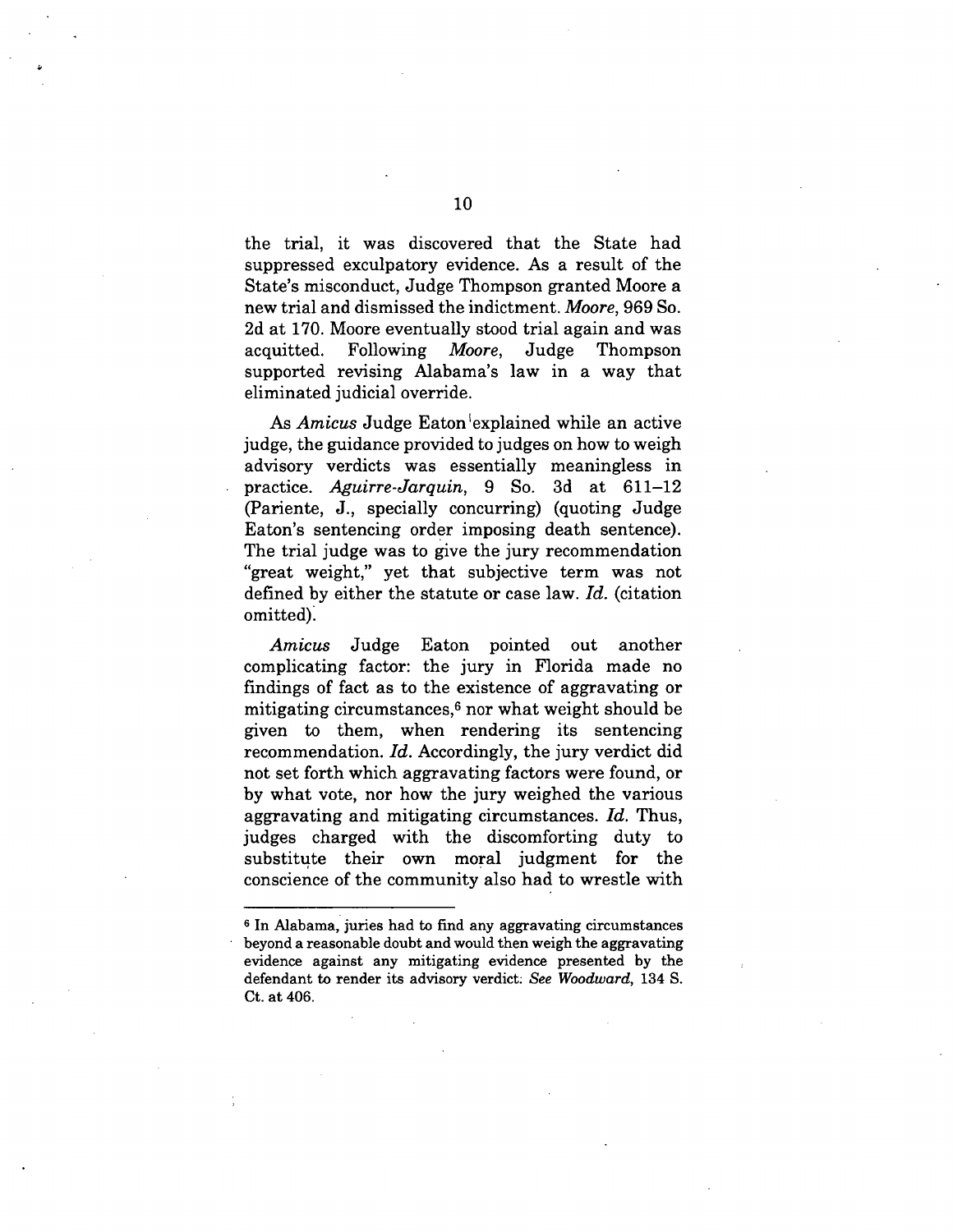the impossible task of applying an undefined term to an undefined verdict.

Even if judges had meaningful guidance on how to weigh the jury's advisory verdict, *Amici* maintain that judicial override still would be problematic because it fundamentally disregards the primacy of the jury. Courts instruct jurors on the importance of their role, and "[a]s Mr. Justice Stewart stated in *Witherspoon,* a jury in a capital felony trial 'can do little more—and must do nothing less—than express the conscience of the community on the ultimate question of life or death."' *Ex parte Bracewell,* 407 So. 2d 845, 846-47 (Ala. 1979) (quoting *Witherspoon,* 391 U.S. at 519), *vacated on other grounds sub nom. Alabama v. Bracewell,* 457 U.S. 1114 (1982). As judges, *Amici*  observed jurors in trial and regularly watched them perform their duties with great care. In light of the diligence with which jurors perform their duty, the notion of second-guessing—much less overriding—the jury's reasoned judgment undermined the honor and privilege of jury duty, which for most citizens is one of "their most significant opportunit[ies] to participate in the democratic process." *Powers v. Ohio,* 499 U.S. 400, 407 (1991).

#### **III. Judicial Override Constitutes a Misguided Attempt to Comply with** *Furman.*

In Florida and Alabama, judicial override emerged in response to this Court's decision in *Furman v. Georgia,* 408 U.S. 238 (1972). This Court struck down Alabama's initial post-Furman statute as incompatible with *Furman. Beck v. Alabama,* 447 U.S. 625, 639-40 (1980). In response, the Alabama Supreme Court created a new scheme, which included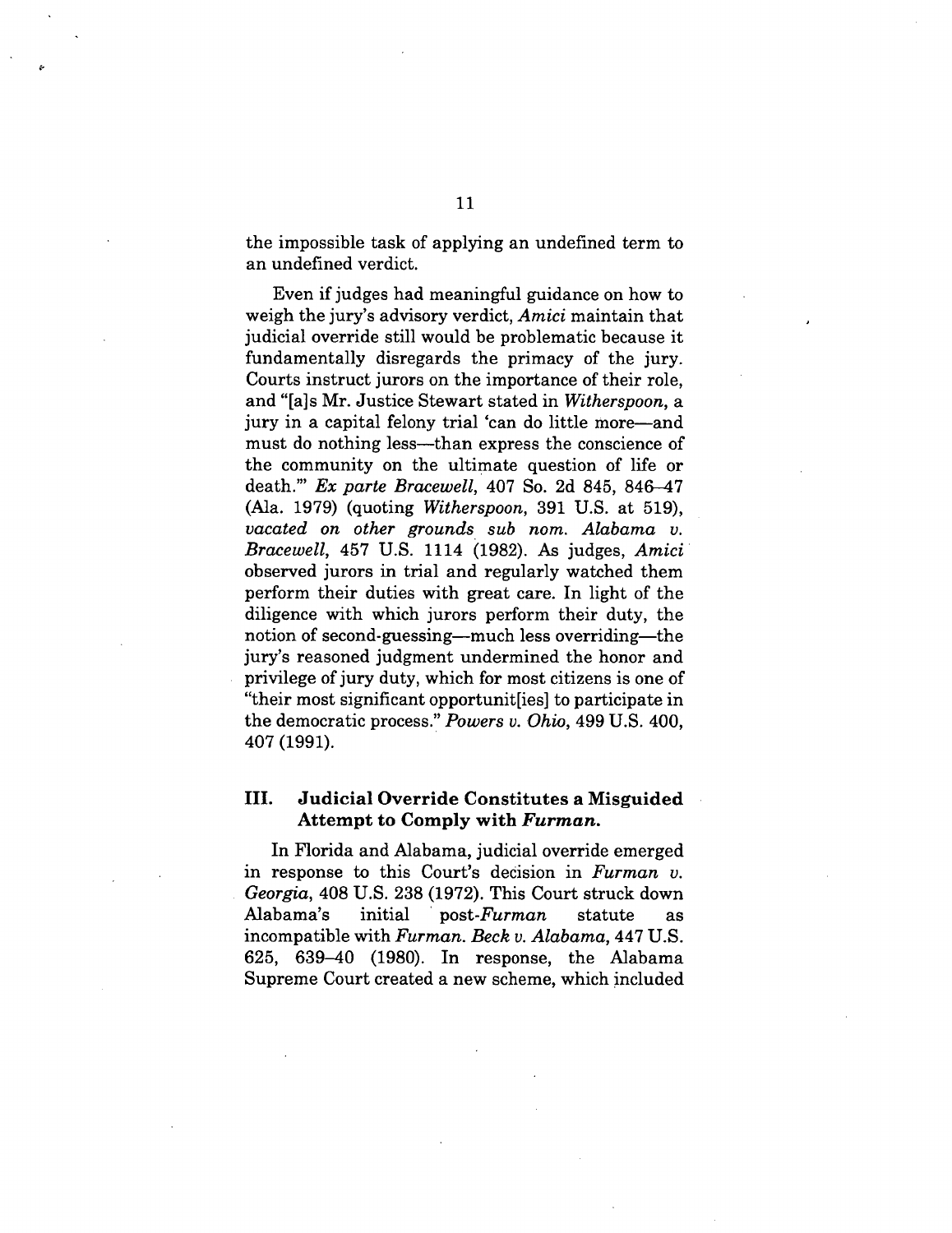the possibility of override. *Beck v. State,* 396 So. 2d 645, 660-63 (Ala. 1980). The Alabama Legislature then passed a law authorizing override two years later. Ala. Code § 13A-5-46 (1982). The Alabama Supreme Court later held that death sentences imposed by override were consistent with *Furman. Ex parte Hays,*  518 So. 2d 768, 775 (Ala. 1986).

Similarly, in the century leading up to *Furman,*  Florida had required juries to make the final sentencing decision in capital cases. After *Furman,*  however, the Legislature transferred ultimate sentencing authority to trial judges, mandating independent judicial decision-making while retaining jury participation in the form of an advisory role. *Proffitt v. Florida,* 428 U.S. 242, 247-48 (1976) (plurality opinion) (describing legislative response); *see also Spaziano,* 468 U.S. at 474-76 (Stevens., J., dissenting) (same).

Neither Alabama's nor Florida's enactment of statutory provisions authorizing judicial override of a jury's life sentence recommendation reflected any judgment, either legislative or judicial, that the override served an important state interest. Rather, the override schemes were a product of the states' misapprehension that judicial override must be authorized to meet the requirements of *Furman.* 

In *Furman,* a divided Court held that the Eighth Amendment prohibits imposition of the death penalty under statutes that allow juries uncontrolled discretion to impose death. 408 U.S. at 239-40 (per curiam). The statutes at issue in *Furman* failed this constitutional test because they lacked standards to distinguish who should live from who should die, which the Court rejected as facilitating arbitrary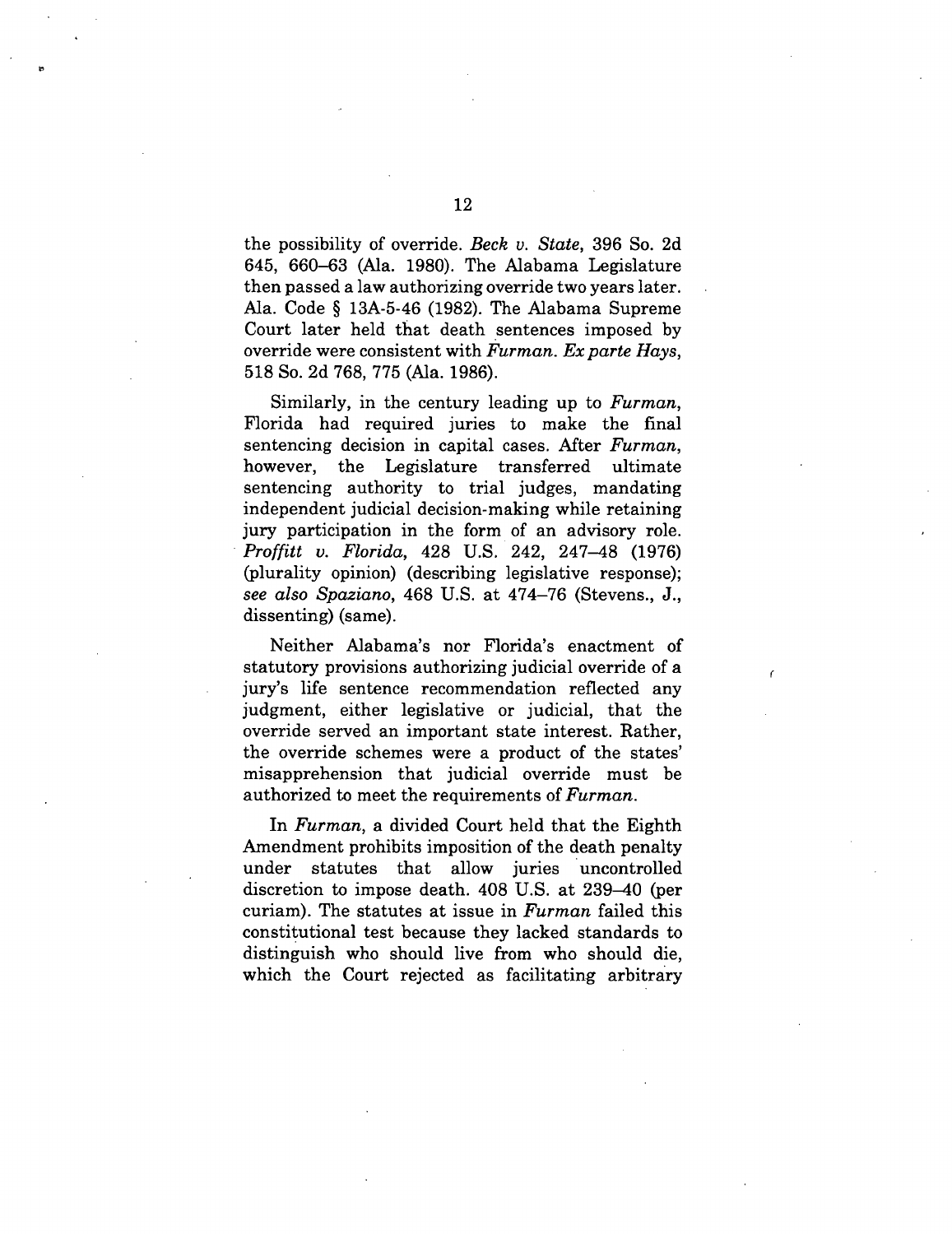capital sentencing. *Id.* at 293-95 (Brennan, J., concurring in judgment).

Each member of the Court wrote a separate opinion either concurring in or dissenting from the judgment in *Furman.* "Predictably, the variety of opinions supporting the judgment in *Furman* engendered confusion as to what was required in order to impose the death penalty in accord with the Eighth Amendment." *Lockett v. Ohio,* 438 U.S. 586, 599 (1978). The Florida and Alabama Legislatures misconstrued *Furman* as condemning all discretionary capital sentencing by juries. To address this perceived constitutional problem, these legislatures enacted judicial override.

Legal developments in the ensuing decades have shown Alabama and Florida's reading of *Furman* that the constitution requires judicial capital sentencing—was incorrect. This Court has stated directly that "[s]entencing by the trial judge certainly is not required by *[Furman]." Spaziano,* 468 U.S. at 463 n.8.

In practice, judicial override has proven impossible to employ reliably. Among other reasons, and as discussed above, a single judge cannot reliably replace the deliberative moral judgment of jurors; the jury's advisory verdict did not provide the sentencing judge with sufficient findings regarding which aggravating and mitigating circumstances were found or how they were applied; and sentencing judges lacked any practical guidance as to how to weigh a jury's advisory sentencing verdict.

In light of this universal experience, every state has now eliminated the imposition of death sentences by judicial override. *Amici* therefore contend that